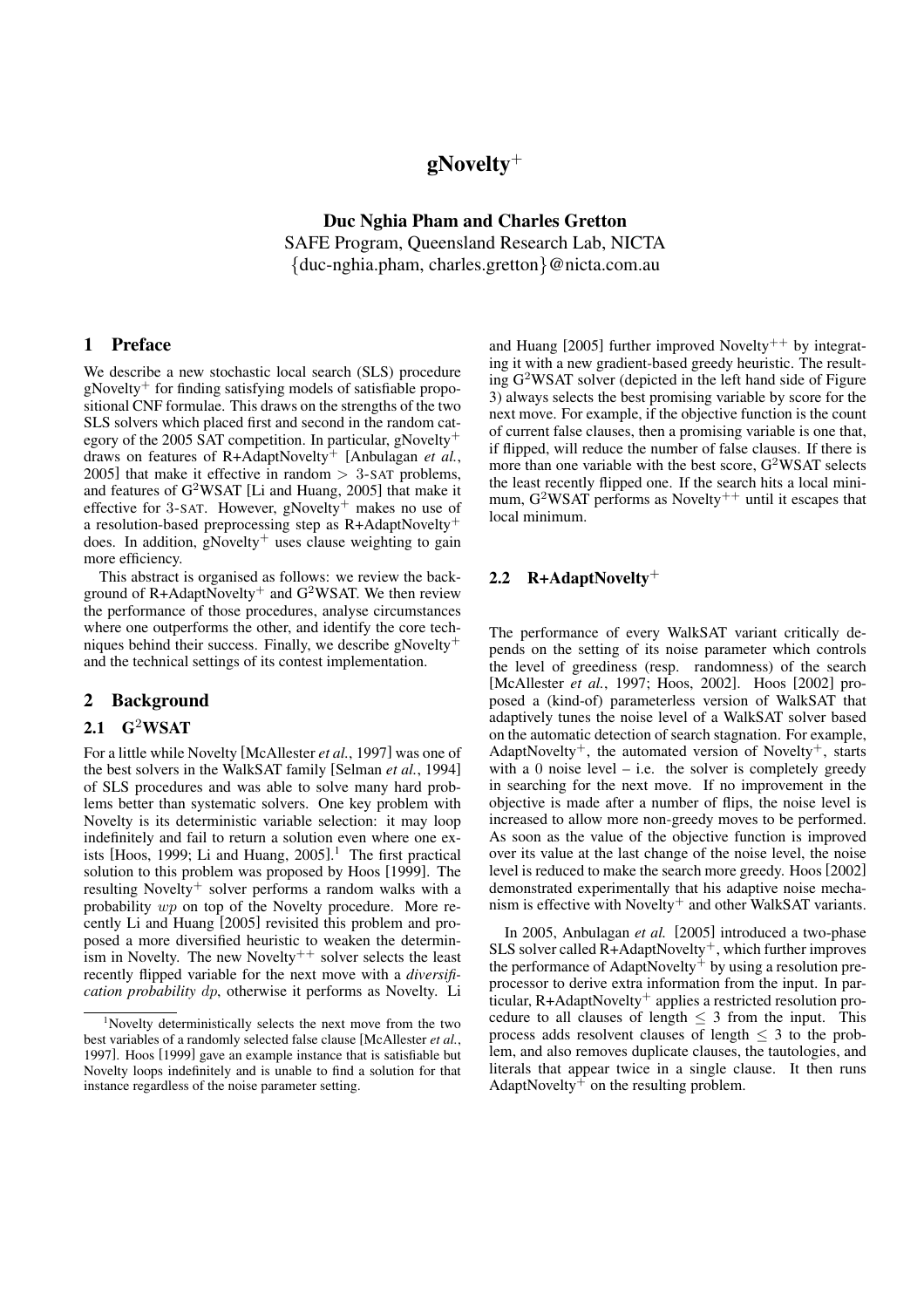

Figure 1: Flow-chart comparison between the two procedures  $G^2WSAT$  and gNovelty<sup>+</sup>.

Algorithm  $1 - N_2$   $\frac{1}{2}$   $\left(\frac{1}{2}\right)$ 

# 3 gNovelty<sup>+</sup>

#### 3.1 Lessons learnt

Examining the results from the 2005 SAT competition one observes the following: although G<sup>2</sup>WSAT came second in the random SAT category, it was the best solver for random 3- SAT instances. Neither R+AdaptNovelty<sup>+</sup> or AdaptNovelty<sup>+</sup> is competitive with  $G^2WSAT$  on those instances, thus we suppose the performance of the latter is due to its greedy behaviour. This supposition is consistent with the results reported by Li and Huang [2005] when they compared it with Novelty<sup>+</sup>.

On the other hand, R+AdaptNovelty<sup>+</sup> outperformed G <sup>2</sup>WSAT on the 5-SAT and 7-SAT competition instances. This was not due to the resolution preprocessor employed by  $R+AdaptNovelty^+$  because, in such instances, it simply reorders the occurrence of literals in a clause. We also empirically find that  $G^2WSAT$  relies heavily on its Novelty<sup>++</sup> component on hard random 5-SAT and 7-SAT instances. Finally we observe that  $AdaptNovelty^+$  is generally a more effective Novelty variant for use by  $G^2WSAT$  than Novelty<sup>++</sup>.

# 3.2 The algorithm

In composing gNovelty<sup>+</sup> we replaced the Novelty<sup>++</sup> heuristic in G<sup>2</sup>WSAT with the AdaptNovelty heuristic to enhance its performance on the 5-SAT and 7-SAT instances. As clause weighting techniques [Hutter *et al.*, 2002; Thornton *et al.*, 2004] are very effective in greedily guiding the search toward the solution, we further incorporate this technique into our new solver. The resulting gNovelty<sup>+</sup> solver is sketched out in Algorithm 1 and depicted diagrammatically in Figure 3.

At every search step, gNovelty<sup>+</sup> selects the most promising variable that is also the least recently flipped, based on our *weighted* objective function. Our objective is to minimise the sum of weights of all false clauses. If no such promising variable exists, the next variable is selected using a heuristic based on AdaptNovelty that utilises the *weighted* objec-

| <b>AIGUILIIIII 1</b> GINOVEILY $(F)$                                                |  |
|-------------------------------------------------------------------------------------|--|
| 1: for $try = 1$ to $maxTries$ do                                                   |  |
| 2:<br>initialise the weight of each clause to 1;                                    |  |
| 3:<br>randomly generate an assignment A;                                            |  |
| 4:<br>for $step = 1$ to $maxSteps$ do                                               |  |
| 5:<br><b>if</b> A satisfies <b>F</b> then                                           |  |
| 6:<br><b>return</b> A as the solution;                                              |  |
| 7:<br>else                                                                          |  |
| 8:<br>if within a walking probability $wp$ then                                     |  |
| 9:<br>randomly select a variable $x$ that appears in a false clause;                |  |
| 10:<br>else if there exist <i>promising</i> variables then                          |  |
| 11:<br><i>greedily</i> select a promising variable x, breaking tie by selecting the |  |
| least recently flipped one;                                                         |  |
| 12:<br>else                                                                         |  |
| 13:<br>select a variable x according to the <i>weighted AdaptNovelty</i> heuristic; |  |
| 14:<br>update the weights of false clauses;                                         |  |
| 15:<br>with probability sp smooth the weights of all clauses;                       |  |
| 16:<br>end if                                                                       |  |
| 17:<br>update A with the flipped value of $x$ ;                                     |  |
| 18:<br>end if                                                                       |  |
| 19:<br>end for                                                                      |  |
| $20:$ end for                                                                       |  |
| 21: <b>return</b> 'no solution found';                                              |  |
|                                                                                     |  |

tive function. After the Novelty step, gNovelty<sup>+</sup> increase the weights of all current false clauses by  $1<sup>2</sup>$ . In order to keep the control of the level of greediness of the search flexible, we also incorporates into gNovelty<sup>+</sup> a new linear version of the probabilistic weight smoothing from SAPS [Hutter *et al.*, 2002]. Every time  $g$ Novelty<sup>+</sup> updates its clause weights, with a *smoothing probability* sp the weights of all *weighted clauses* (a clause is weighted if its weight is greater than one) are subject to a reduction of 1. Finally, we also added a probabilistic walk heuristic (i.e. the *plus* heuristic from Hoos  $[1999]$ ) to gNovelty<sup>+</sup> to further improve the balance between the level of randomness (resp. greediness) of the search.

<sup>&</sup>lt;sup>2</sup>We decided to use the additive weight increase at each local minimum as it is cheaper to maintain than its counterpart multiplicative weighting [Thornton *et al.*, 2004].